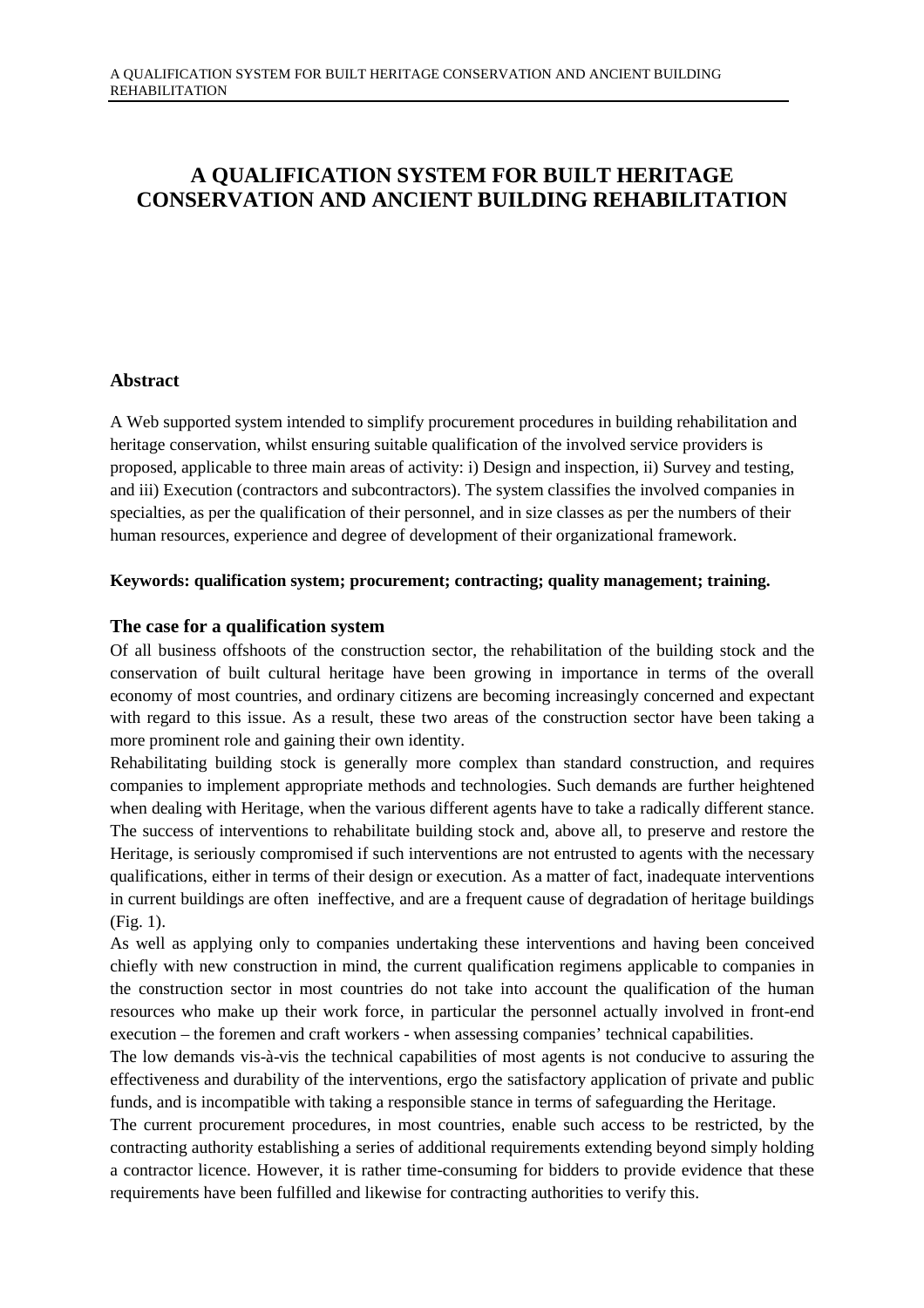These practices translate into mismanagement of moneys allocated to regular building stock rehabilitation and put Heritage at risk. Their drawbacks extend to economy and society at large, insofar as they don't encourage the demand for qualification among the workforce of the construction sector, thereby preventing much needed productivity gains.

# **GECoRPA's proposal**

Based on their own experience and that gained over the years by the associates of GECoRPA – Grémio do Património (the Portuguese association rallying professionals and firms specializing in heritage conservation and building rehabilitation) the authors developed a qualification system for building and heritage rehabilitation -- GECoRPA Qualification System, GOS -- intended for personnel and firms working in these demanding fields of activity, which ensures that any given company's access to executing interventions in these areas is dependent upon its fulfilment of a series of specific requirements pertaining to the qualification of the human resources available in the said company and its organizational structure.

GQS started off by systemising the business activity undertaken by companies in the sector under assessment and dividing it into three broad Areas of business activity: Design and inspection, Survey and testing and Execution (Contractors and Subcontractors) (Fig. 2).

In each Area of activity, the companies' business activity was divided into **Branches of activity**, each of which was in turn subdivided into **Specialities**, according to the companies' technical skills. The specialities were in turn subdivided further into **Types of work** and **Techniques** (Fig. 3). For example, four Branches of activity are considered for those companies which execute interventions (contractors and subcontractors):

- 1 Constructive and structural rehabilitation
- 2 Rehabilitation of foundations
- 3 Rehabilitation of supply and mechanical systems
- 4 Technical and artistic rehabilitation.

The professions relevant for building rehabilitation and heritage conservation were then also systemised in accordance with levels 2 to 6 of the European Qualifications Framework  $(EQF)^{1}$ . For example, in the "Execution" area of activity the following categories of professionals were considered (in ascending order of autonomy and responsibility):

- Level 2 Mainly executing staff (Skilled workers, Craftsmen)
- Level 3 Executing staff with supervision and coordination capacities (Crew liders)
- Level 4 Coordination and management staff (Foremen)
- Level 5 Intermediate technical direction and management (General foremen)
- Level 6 Higher technical direction and management (Architect, Engineer).

Levels 2 to 4 refer to professionals with non-academic education, level 5 to professionals with intermediate academic education, and level 6 to professionals with advanced academic education. The inventory of professions covered the above referred three broad areas of activity, and included not only those pertaining to the traditional construction sector but also those belonging to conservation and restoration segment. A very large number of professions were therefore brought into play, a significant number of them being new skills, as for instance those involved in "in situ" survey and testing.

A crucial task was then undertaken, which consisted of determining "Who does What", and linking "Techniques" and "Professions" (Fig. 4). For this purpose, only "specific" professions were considered, i.e., professions which are indispensable to actually carry out the rehabilitation techniques

 $\overline{\phantom{0}}$ 

<sup>1</sup> (European Parliament and Council, 2005)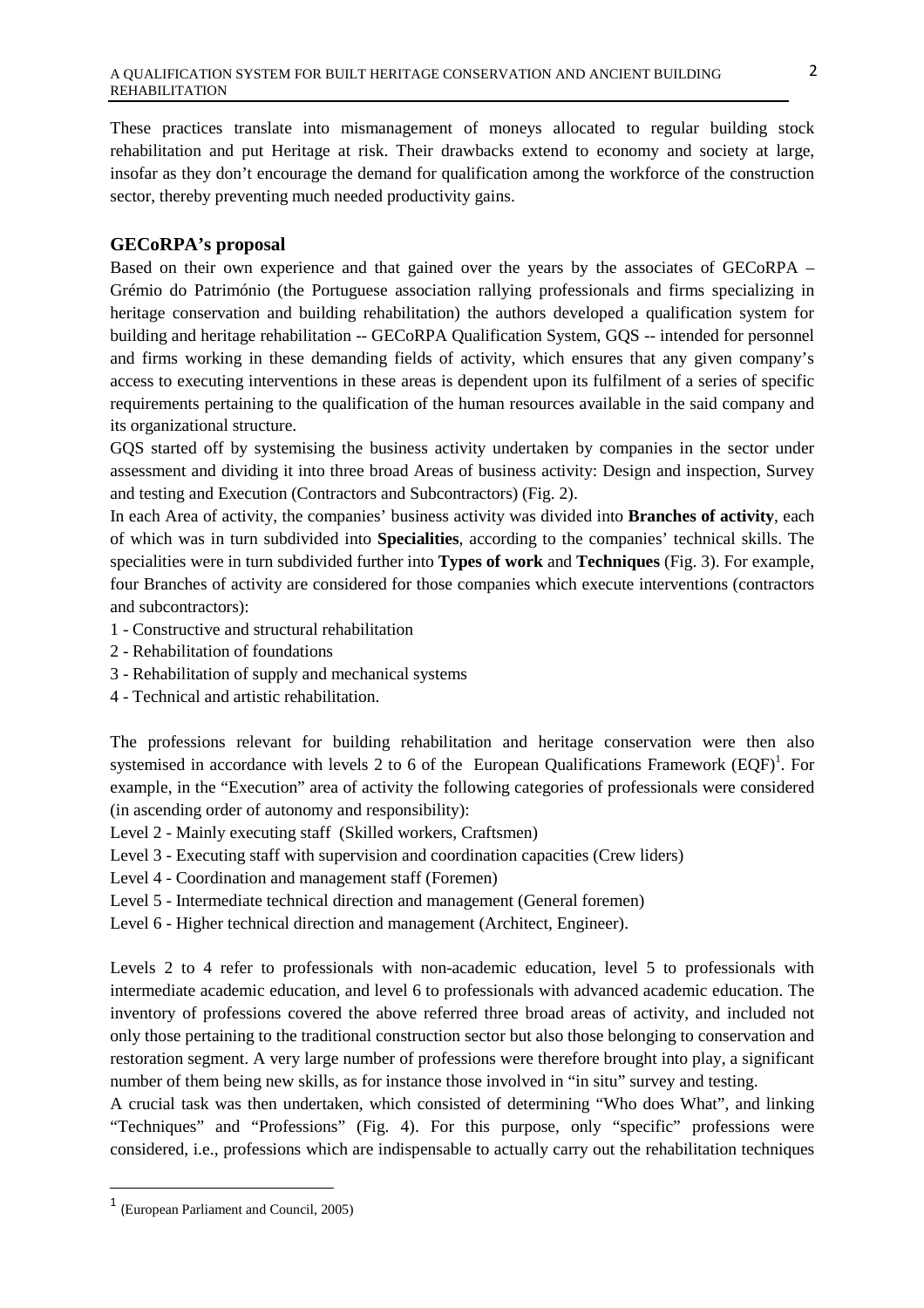at the work front and those which are directly required to their coordination and management. Again, in the "Execution" Area of activity (contractors and subcontractors), the former correspond to the Skilled worker or Craftsmen and the later to the Crew leaders and Foremen. The non-specific professions, namely those which are common to other segments of construction and those which are transversal to other sectors of activity are taken into account in the evaluation of the extent of the organizational framework of the company.

GQS' "qualification referentials" designate the requirements of professions of each of the three areas of activity relating said professions with the nature of the interventions and the type of construction, and group them according to the various Branches of activity.

Professionals accredited by the system in levels 3 to 6 may also apply to a complementary qualification regarding training. Professionals of levels 3 and 4 may qualify as "Instructors", while professional of levels 4 and 6 may qualify as "Trainers". These qualifications are granted taking into account the experience and training skills, the later depending on the attendance of courses for the purpose.

The GQS application software was then developed. It works in the Web environment, and consists in two different areas, the Front Office and the Back Office, both accessible from any point in the Internet. The former enables the application for qualification by service supplying agents, namely companies and professionals and, after processing, makes available the corresponding information to service procuring parties, namely contracting entities. Information on specialized education and training bodies and professionals is also made available. The later is accessible only to staff of the agency in charge of GQS' management, and enables the analysis and decision of applications and the adjustments in the system's settings whenever required.

Summing up, there were four stages involved in developing the system:

I. Systemising the specialist activities which constitute the services provided by the groups of agents involved;

II. Setting out the professionals, at various different levels of qualification, who are vital both for the correct execution of these activities and for the planning, management and coordination thereof within a corporate context;

III. Determining the relationships between the various different activities and the professionals tasked with them;

IV. Creating an application which can be accessed via Internet, to operate the procedures.

The GQS is aimed at the following stake holders from the heritage conservation and building stock rehabilitation sector:

**Contracting authorities** which use the services of qualified companies, particularly those authorities which award building rehabilitation and heritage conservation works;

**Companies** to be qualified: companies providing building rehabilitation and heritage conservation services, from the aforementioned three groups;

**Professionals** to be qualified: Advanced and intermediate technicians, namely professionals whether or not they are part of the companies' permanent staff;

**Training bodies**: Accredited bodies interested in providing training initiatives;

**Certification bodies**: Accredited bodies which can offer certification programmes for those technicians who are interested.

The GQS is applied to each specific case in three phases:

1. **Online registration** of the basic data on the enterprise, including the pertaining to its organizational structure and to the interventions carried out using mainly its own human resources;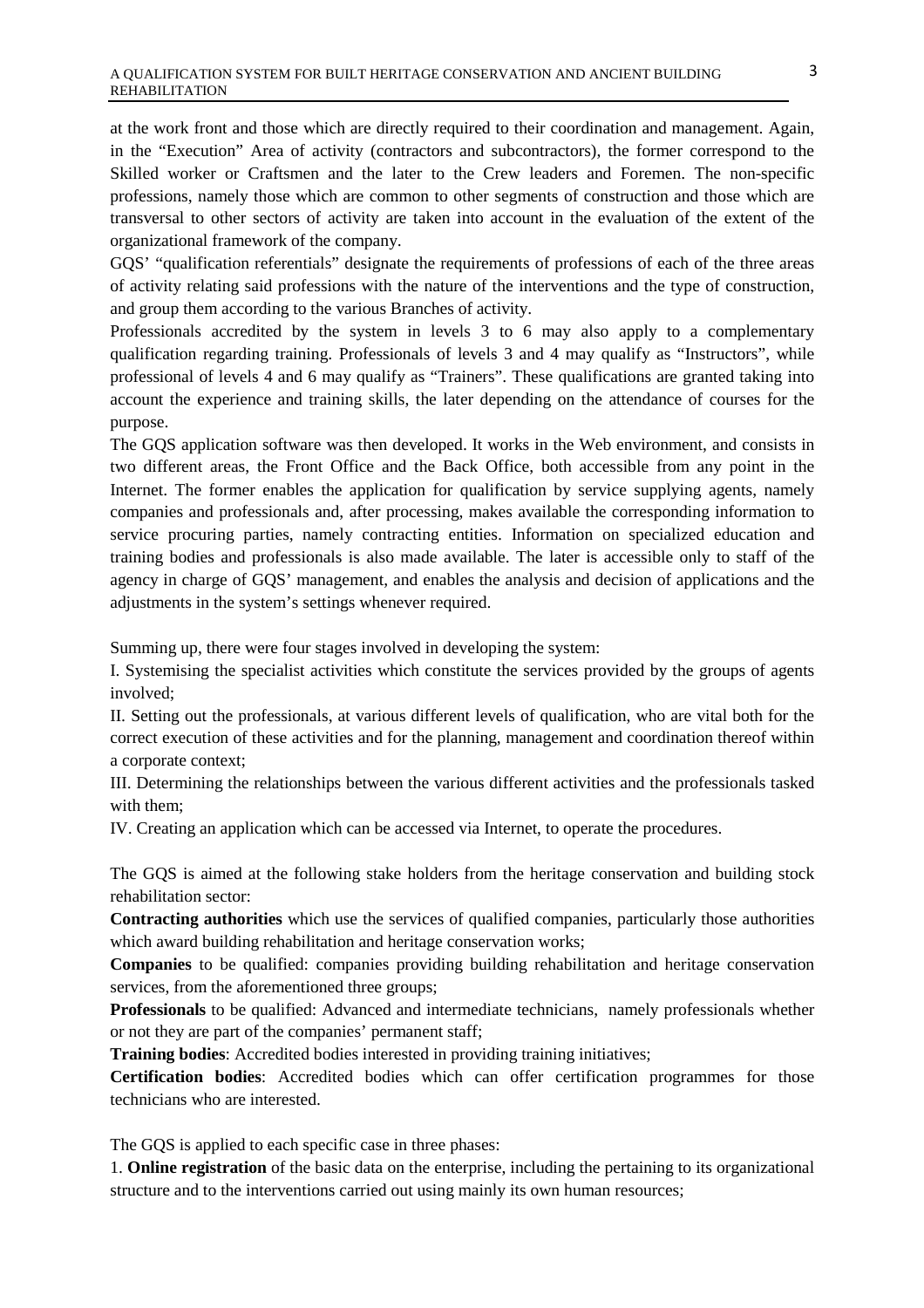2. **Qualification**, based on the training undertaken and experience gained, of the company's human resources involved in the planning, management, coordination and execution of these activities, by assigning each one with one or more specific professions (Fig. 5);

3. **Classification** of the company in specialities as per the qualification of its human resources and in categories of ability, as per the number of those human resources and the value of the interventions carried out.

#### **How Owners and other stake holders benefit**

The advantages to the contracting authorities of the GQS are obvious: instead of stipulating additional requirements and assessing the bidders' fulfilment thereof, the contracting authorities can just choose from the system's classification grid those branches of activity and specialities which are best suited to the nature of the work to be performed. GQS enables online access to information regarding the skills of the qualified companies and of their human resources. For companies providing building rehabilitation and heritage conservation services, the advantages are equally clear: by enabling the contracting authorities to access information regarding the skills of the supply companies, GQS avoids the need to transfer supporting documentation to the platforms, thereby allowing greater simplification and streamlining of resources in responding to the pre-qualification procedures. The professionals working in the sector can also benefit greatly from the GQS, by having their skills recognised, valued and disclosed.

The GQS falls within the framework of the relevant European Directives on the award of public contracts, enabling the selection of bidding companies via compliance with a series of requirements which extend beyond simply holding a contractor licence. By the contracting authorities subscribing to the GQS, the qualified companies can have automatic access to the tender, without the need for the latter to provide evidence of and the former to verify fulfilment with those requirements.

Subscription to the GQS by the various different interested partners, particularly contracting authorities, service provision companies and professionals is voluntary, resulting from their recognition of the inherent advantages.

#### **Advantages for the economy and society**

The Framework Convention on the Value of Cultural Heritage for Society<sup>2</sup> states in its Article 9 -Sustainable use of the cultural heritage:

*«To sustain the cultural heritage, the Parties undertake to:* 

*promote high-quality work through systems of professional qualifications and accreditation for individuals, businesses and institutions.».* 

The accompanying explanatory report of the convention goes on to detailing how this can be achieved:

*« The responsibility for qualification systems and professional accreditation may be undertaken through agencies such as professional associations or private bodies: the role of the state is to ensure that controls on quality contribute to achieving the aims of this Convention.»* 

*…* 

 $\overline{\phantom{0}}$ 

<sup>2</sup> (Council of Europe, 2005)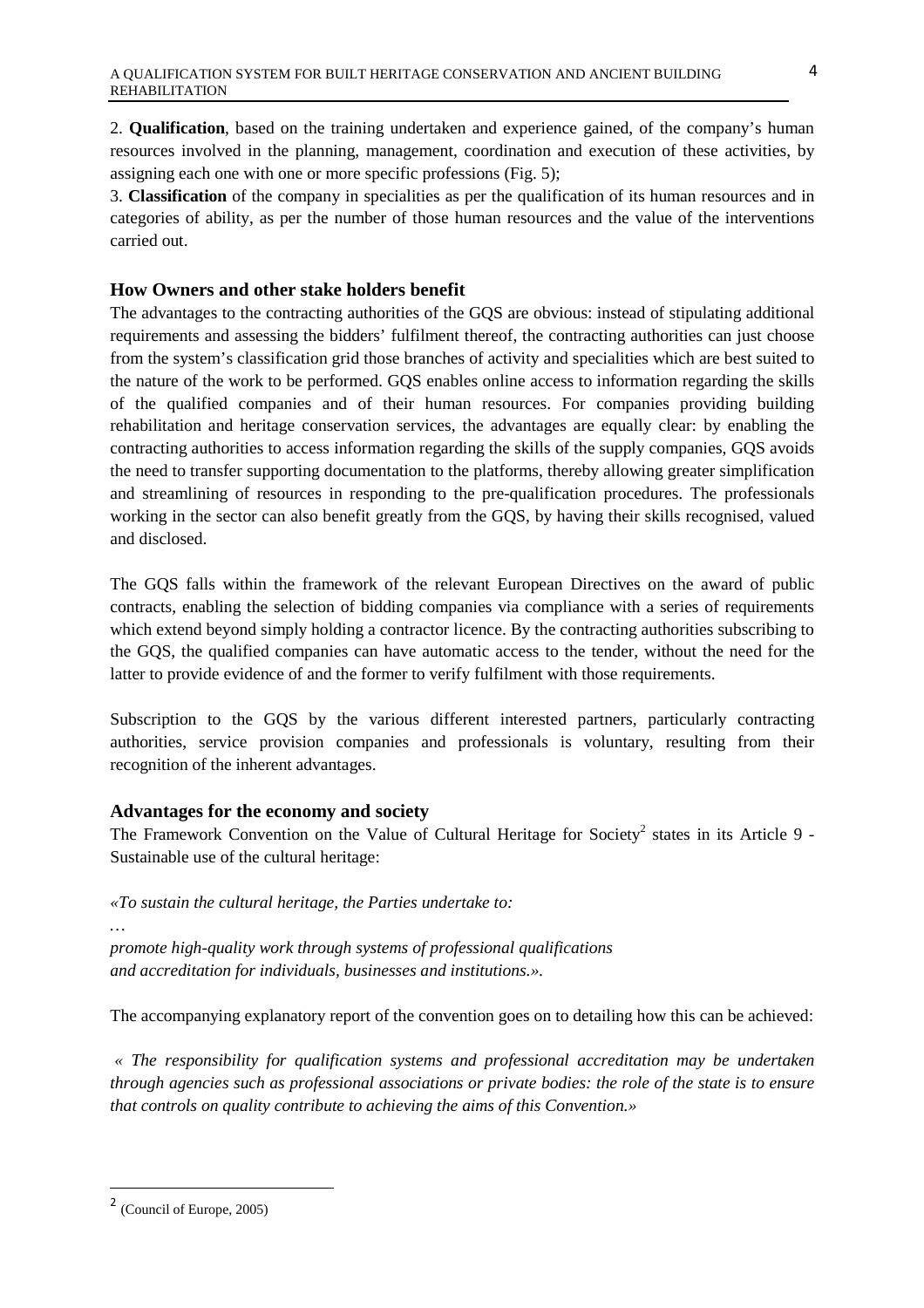Implementing the GQS makes it possible to assure the quality of the heritage conservation interventions, thereby enabling the sustainable development of the important asset made up by the built heritage, in compliance with the Faro Framework Convention. Adoption of the qualification system can also contribute towards the "Return to the Art of Building", by preserving practices and know-how which themselves are a major asset and heritage<sup>3</sup>. Of no less importance is the contribution brought about by the system towards the major investments in building rehabilitation which are being lined up for the next years being translated into effective and long-lasting interventions. But the advantages of qualification extend beyond the quality of the services provided: by promoting business specialization, higher qualification translates into higher added-value of the services offer and helps creating export opportunities. Last but not least, the adoption of a qualification system like GQS and the ensuing demand for qualified suppliers, stimulates the qualification of the construction sector's human resources, increasing the added-value of labour, thereby reducing the revenue gap.

## **Bibliography**

*Directive 2005/36/EC on the recognition of professional qualifications*. European Parliament and Council, 2005

*Framework Convention on the Value of Cultural Heritage for Society*. Faro, Council of Europe, 2005 *Paris Declaration on Heritage as a Driver of Development*. Paris, ICOMOS, 2011

 $\overline{\phantom{0}}$ 

<sup>3</sup> (ICOMOS, 2011)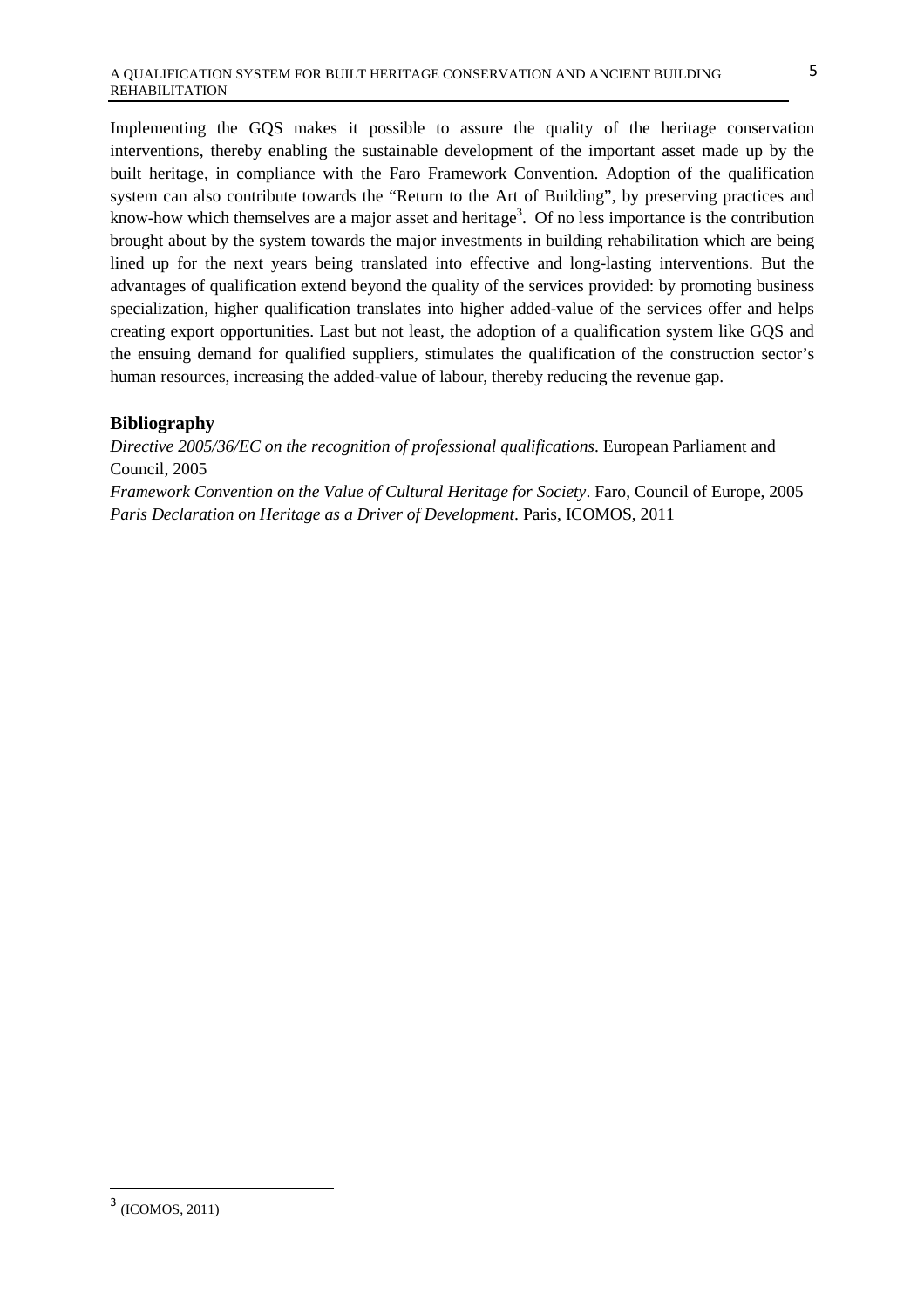

*Figure 1 – Design and execution by unqualified agents can give rise to serious aggressions to the character of historical buildings.*



*Figure 2 – The three broad areas of activity covered by GECoRPA Qualification System (GQS).*